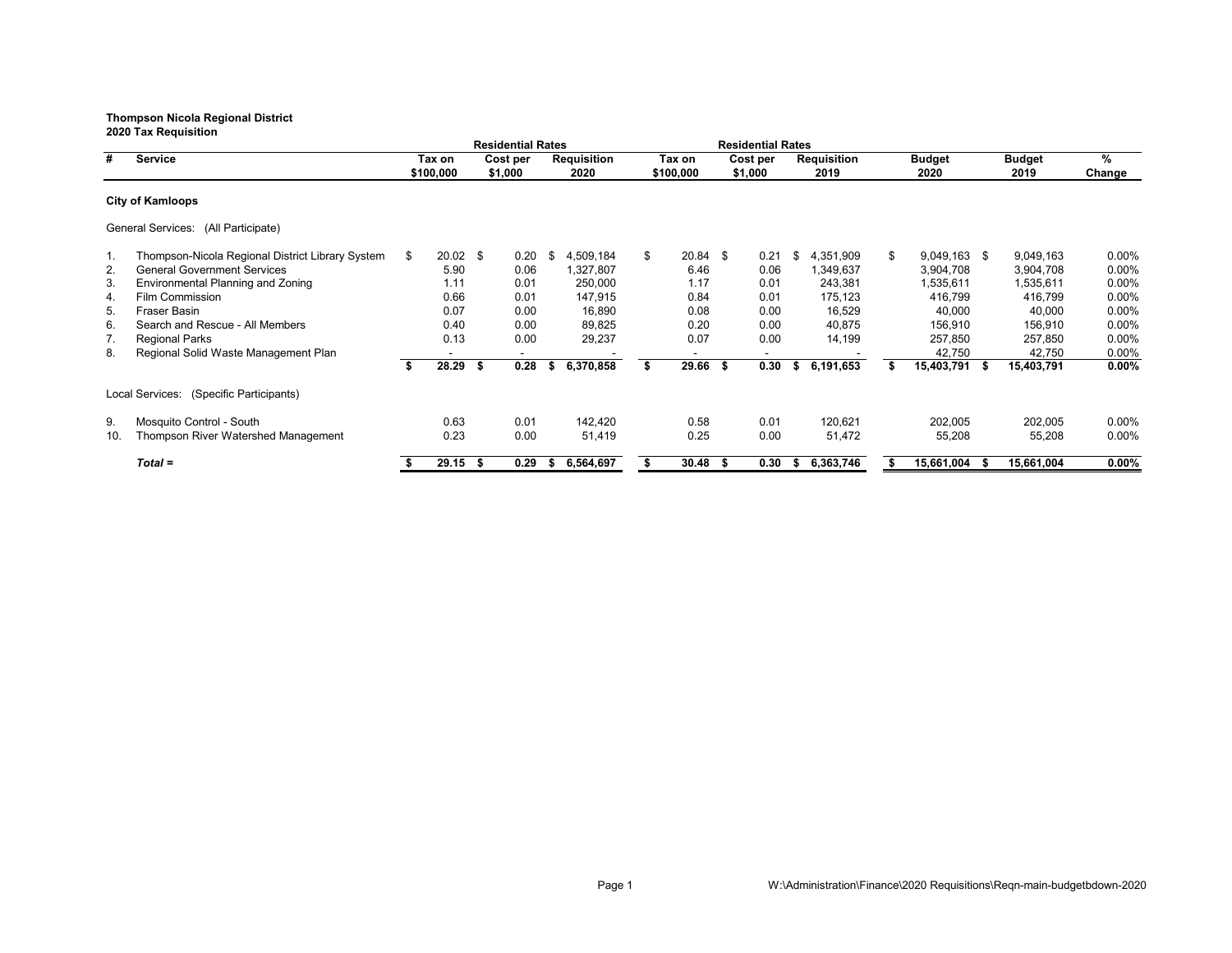**Residential Rates Residential Rates # Service Tax on Cost per Requisition Tax on Cost per Requisition Budget Budget % \$100,000 \$1,000 2020 \$100,000 \$1,000 2019 2020 2019 Change City of Merritt** General Services: (All Participate) 1. Thompson-Nicola Regional District Library System \$ 20.02 \$ 0.20 \$ 282,386 \$ 20.96 \$ 0.21 \$ 276,002 \$ 9,049,163 \$ 9,049,163 0.00% 2. General Government Services 5.90 0.06 83,156 6.50 0.07 85,639 3,904,708 3,904,708 0.00% 3. Environmental Planning and Zoning 1.48 0.01 20,910 1.51 0.02 19,889 1,535,611 1,535,611 0.00% 4. Film Commission 0.66 0.01 9,263 0.84 0.01 11,045 416,799 416,799 0.00% 5. Fraser Basin 0.08 0.00 1,058 0.08 0.00 1,043 40,000 40,000 0.00% 6. Search and Rescue - All Members 0.40 0.00 5,625 0.20 0.00 2,578 156,910 156,910 0.00% 7. Regional Parks 0.03 0.00 1,831 0.00 896 257,850 257,850 0.00% 8. Regional Solid Waste Management Plan **-** - - - - - - - - - - - - - - - 42,750 42,750 0.00%<br> **\$** 28.66 \$ 0.29 \$ 404.229 \$ 30.15 \$ 0.30 \$ 397.092 \$ 15.403.791 \$ 15.403.791 0.00% **\$ 28.66 \$ 0.29 \$ 404,229 \$ 30.15 \$ 0.30 \$ 397,092 \$ 15,403,791 \$ 15,403,791 0.00%** Local Services: (Specific Participants) 9. E-911 2.58 0.03 36,342 4.46 0.04 58,718 763,519 763,519 0.00% 10. Solid Waste Management 52.01 0.52 733,523 55.94 0.56 736,724 11,463,911 11,463,911 0.00% 11. Crime Stoppers Program  $0.17$   $0.00$   $0.388$   $0.18$   $0.00$   $0.399$   $0.5675$   $0.575$ *Total =* **\$ 83.42 \$ 0.83 \$ 1,176,482 \$ 90.74 \$ 0.91 \$ 1,194,933 \$ 27,656,896 \$ 27,656,896 0.00%**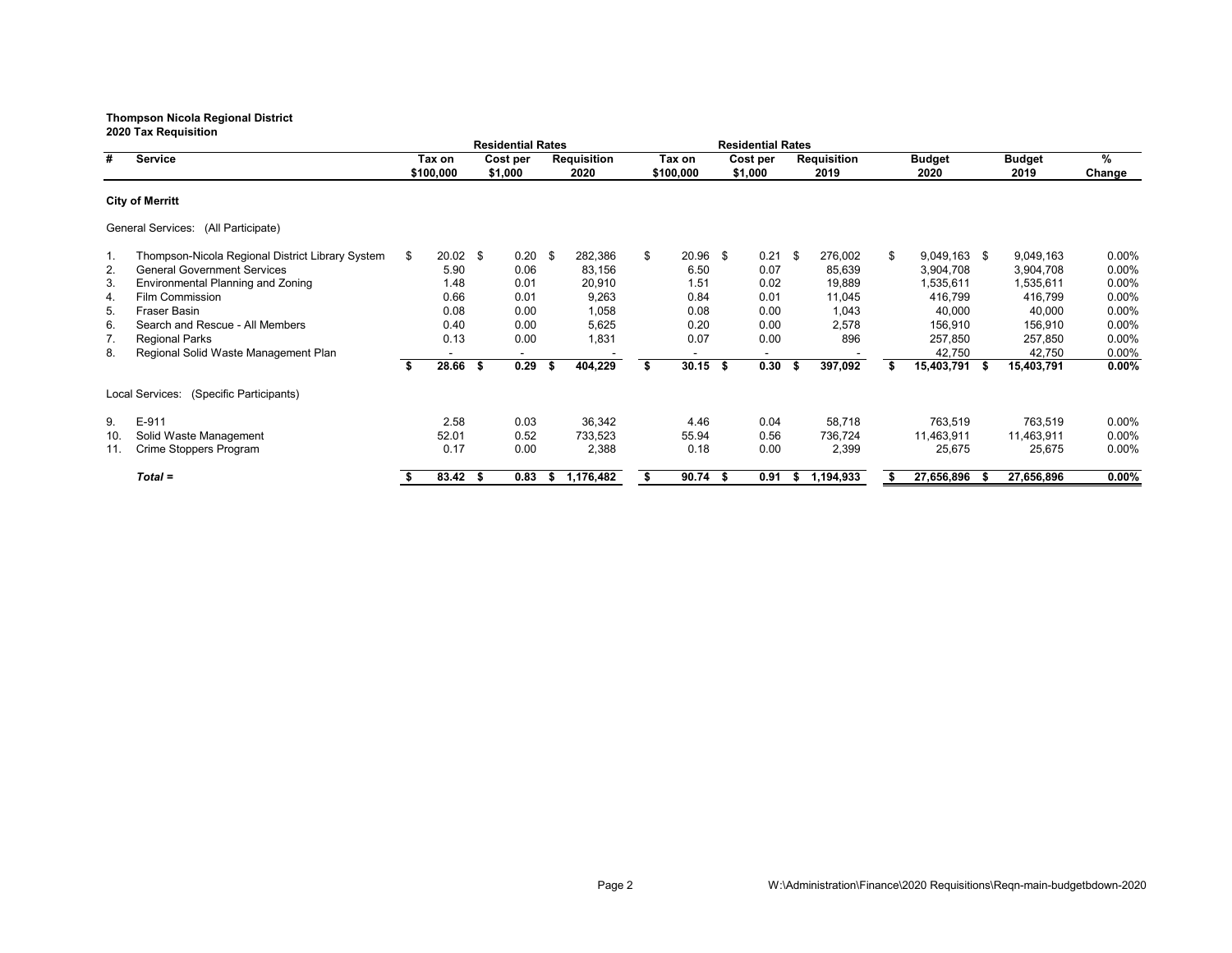**2020 Tax Requisition Residential Rates Residential Rates # Service Tax on Cost per Requisition Tax on Cost per Requisition Budget Budget % \$100,000 \$1,000 2020 \$100,000 \$1,000 2019 2020 2019 Change District of Clearwater** General Services: (All Participate) 1. Thompson-Nicola Regional District Library System \$ 20.03 \$ 0.20 89,681 \$ 20.97 \$ 0.21 \$ 89,773 \$ 9,049,163 \$ 9,049,163 0.00% 2. General Government Services 5.90 0.06 26,415 6.51 0.07 27,862 3,904,708 3,904,708 0.00% 3. Environmental Planning and Zoning 1.48 0.01 6,642 1.51 0.02 6,469 1,535,611 1,535,611 0.00% 4. Film Commission 0.66 0.01 2,943 0.84 0.01 3,592 416,799 416,799 0.00% 5. Fraser Basin 0.08 0.00 336 0.08 0.00 339 40,000 40,000 0.00% 6. Search and Rescue - All Members 0.40 0.00 1,787 0.20 0.00 839 156,910 156,910 0.00% 7. Regional Parks 0.03 0.00 582 0.00 291 257,850 257,850 0.00% 8. Regional Solid Waste Management Plan **- - - - - - - - - - - - - - - - 42,750** 42,750 0.00%<br> **\$** 28.67 \$ 0.29 \$ 128,386 \$ 30.17 \$ 0.30 \$ 129,165 \$ 15,403,791 \$ 15,403,791 0.00% **\$ 28.67 \$ 0.29 \$ 128,386 \$ 30.17 \$ 0.30 \$ 129,165 \$ 15,403,791 \$ 15,403,791 0.00%** Local Services: (Specific Participants) 9. E-911 2.58 0.03 11,543 4.46 0.04 19,095 763,519 763,519 0.00% 10. Solid Waste Management 52.02 0.52 232,955 55.97 0.56 239,608 11,463,911 11,463,911 0.00% 11. Crime Stoppers Program 0.17 0.00 759 0.18 0.00 780 25,675 25,675 0.00% 12. Emergency Preparedness Program 1.27 0.01 5,688 2.13 0.02 9,126 825,584 825,584 0.00% 13. Mosquito Control 16.29 0.16 72,929 16.03 0.16 68,614 139,539 139,539 0.00% 14. Television - - - - - - - - #DIV/0! 15. Valley Connector Transit Service 3.38 0.03 15,127 3.56 0.04 15,255 35,532 35,532 0.00% 16. Search and Rescue Grants-in-aid 17. Clearwater & District Highway Rescue Service 1.85 0.02 8,267 1.51 0.02 6,446 19,395 19,395 0.00% 18. Septage Disposal Service - - - - - - 59,321 59,321 0.00% *Total =* **\$ 107.16 \$ 1.07 \$ 479,893 \$ 115.00 \$ 1.15 \$ 492,339 \$ 28,755,837 \$ 28,755,837 0.00%**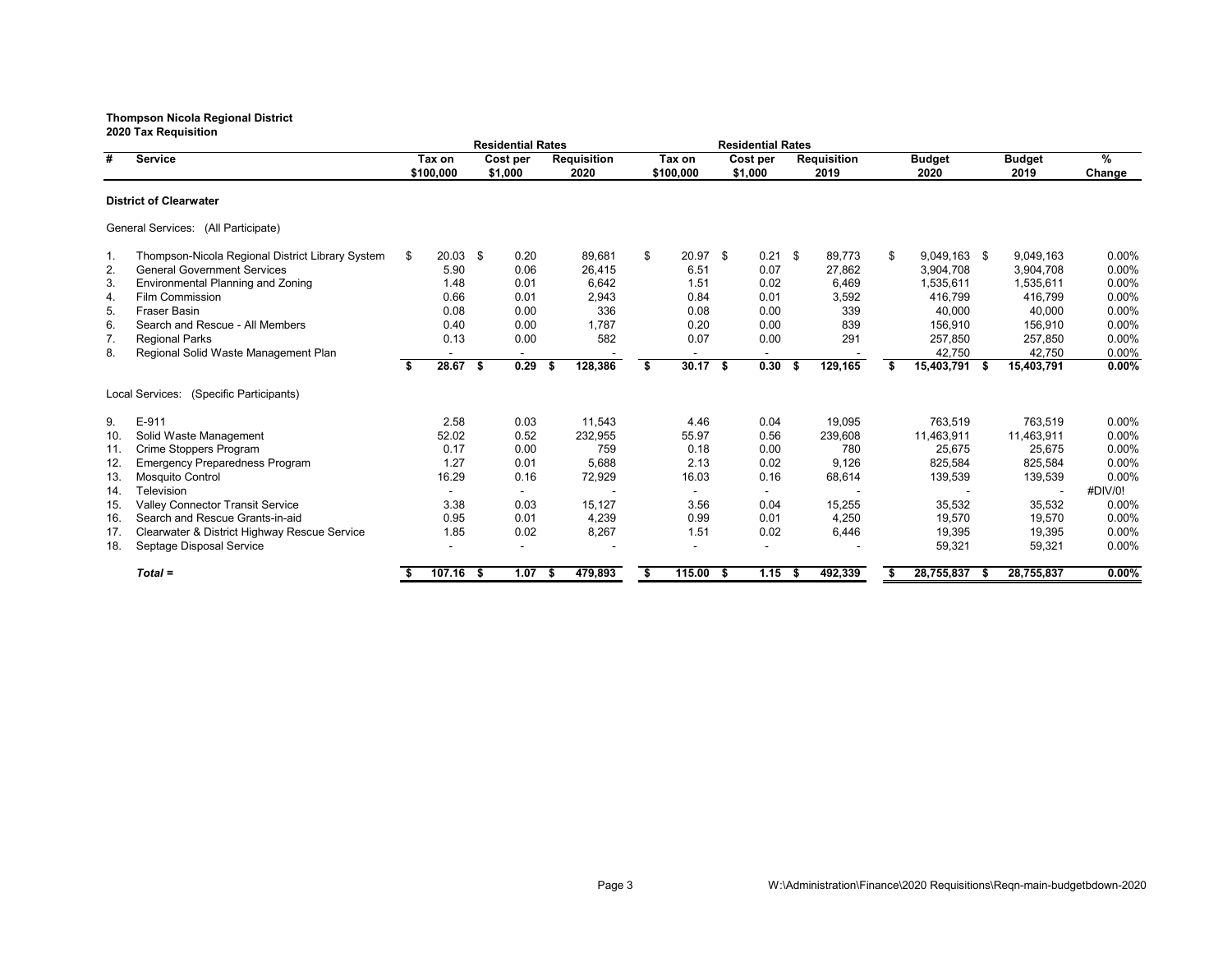|                             |                                                  |    |                     |      | <b>Residential Rates</b> |      |                            |    |                     |  | <b>Residential Rates</b> |      |                            |    |                       |      |                       |             |
|-----------------------------|--------------------------------------------------|----|---------------------|------|--------------------------|------|----------------------------|----|---------------------|--|--------------------------|------|----------------------------|----|-----------------------|------|-----------------------|-------------|
| #                           | <b>Service</b>                                   |    | Tax on<br>\$100,000 |      | Cost per<br>\$1,000      |      | <b>Requisition</b><br>2020 |    | Tax on<br>\$100,000 |  | Cost per<br>\$1,000      |      | <b>Requisition</b><br>2019 |    | <b>Budget</b><br>2020 |      | <b>Budget</b><br>2019 | %<br>Change |
| <b>District of Barriere</b> |                                                  |    |                     |      |                          |      |                            |    |                     |  |                          |      |                            |    |                       |      |                       |             |
|                             | General Services: (All Participate)              |    |                     |      |                          |      |                            |    |                     |  |                          |      |                            |    |                       |      |                       |             |
| 1.                          | Thompson-Nicola Regional District Library System | S. | $20.02$ \$          |      | $0.20$ \$                |      | 55,303                     | \$ | $20.95$ \$          |  | $0.21$ \$                |      | 52,467                     | \$ | 9,049,163 \$          |      | 9,049,163             | 0.00%       |
| 2.                          | <b>General Government Services</b>               |    | 5.89                |      | 0.06                     |      | 16,279                     |    | 6.50                |  | 0.06                     |      | 16,275                     |    | 3,904,708             |      | 3,904,708             | 0.00%       |
| 3.                          | Environmental Planning and Zoning                |    | 1.48                |      | 0.01                     |      | 4.093                      |    | 1.51                |  | 0.02                     |      | 3.782                      |    | 1.535.611             |      | 1,535,611             | 0.00%       |
| 4.                          | <b>Film Commission</b>                           |    | 0.66                |      | 0.01                     |      | 1,813                      |    | 0.84                |  | 0.01                     |      | 2,100                      |    | 416,799               |      | 416,799               | 0.00%       |
| 5.                          | <b>Fraser Basin</b>                              |    | 0.07                |      | 0.00                     |      | 207                        |    | 0.08                |  | 0.00                     |      | 198                        |    | 40,000                |      | 40,000                | 0.00%       |
| 6.                          | Search and Rescue - All Members                  |    | 0.40                |      | 0.00                     |      | 1,101                      |    | 0.20                |  | 0.00                     |      | 490                        |    | 156,910               |      | 156,910               | 0.00%       |
| 7.                          | <b>Regional Parks</b>                            |    | 0.13                |      | 0.00                     |      | 358                        |    | 0.07                |  | 0.00                     |      | 170                        |    | 257,850               |      | 257,850               | 0.00%       |
| 8.                          | Regional Solid Waste Management Plan             |    |                     |      |                          |      |                            |    |                     |  |                          |      |                            |    | 42,750                |      | 42,750                | 0.00%       |
|                             |                                                  |    | 28.66               | - \$ | 0.29                     | \$   | 79,154                     | \$ | $30.13$ \$          |  | 0.30                     | - \$ | 75,482                     |    | 15,403,791            | - \$ | 15,403,791            | 0.00%       |
|                             | Local Services: (Specific Participants)          |    |                     |      |                          |      |                            |    |                     |  |                          |      |                            |    |                       |      |                       |             |
| 9.                          | E-911                                            |    | 2.58                |      | 0.03                     |      | 7.116                      |    | 4.46                |  | 0.04                     |      | 11.170                     |    | 763,519               |      | 763.519               | $0.00\%$    |
| 10.                         | Solid Waste Management                           |    | 52.01               |      | 0.52                     |      | 143,654                    |    | 55.96               |  | 0.56                     |      | 140,161                    |    | 11,463,911            |      | 11,463,911            | 0.00%       |
| 11.                         | <b>Crime Stoppers Program</b>                    |    | 0.17                |      | 0.00                     |      | 468                        |    | 0.18                |  | 0.00                     |      | 456                        |    | 25,675                |      | 25,675                | 0.00%       |
| 12.                         | <b>Emergency Preparedness Program</b>            |    | 1.27                |      | 0.01                     |      | 3,507                      |    | 2.13                |  | 0.02                     |      | 5,338                      |    | 825,584               |      | 825,584               | 0.00%       |
| 13.                         | <b>Mosquito Control</b>                          |    | 10.44               |      | 0.10                     |      | 28,842                     |    | 12.66               |  | 0.13                     |      | 31,712                     |    | 134,710               |      | 134,710               | 0.00%       |
| 14.                         | Television                                       |    |                     |      |                          |      |                            |    |                     |  |                          |      |                            |    |                       |      |                       | #DIV/0!     |
| 15.                         | <b>Valley Connector Transit Service</b>          |    | 3.20                |      | 0.03                     |      | 8,849                      |    | 3.41                |  | 0.03                     |      | 8,530                      |    | 35,532                |      | 35,532                | 0.00%       |
| 16.                         | Search and Rescue Grants-in-aid                  |    | 1.19                |      | 0.01                     |      | 3,291                      |    | 1.30                |  | 0.01                     |      | 3,256                      |    | 19,570                |      | 19,570                | 0.00%       |
| 17.                         | Septage Disposal Service                         |    |                     |      |                          |      |                            |    |                     |  |                          |      |                            |    |                       |      |                       | #DIV/0!     |
|                             | $Total =$                                        |    | 99.52 \$            |      | 1.00                     | - \$ | 274,881                    |    | $110.23$ \$         |  | 1.10                     | - 5  | 276,105                    |    | 28,672,292 \$         |      | 28,672,292            | $0.00\%$    |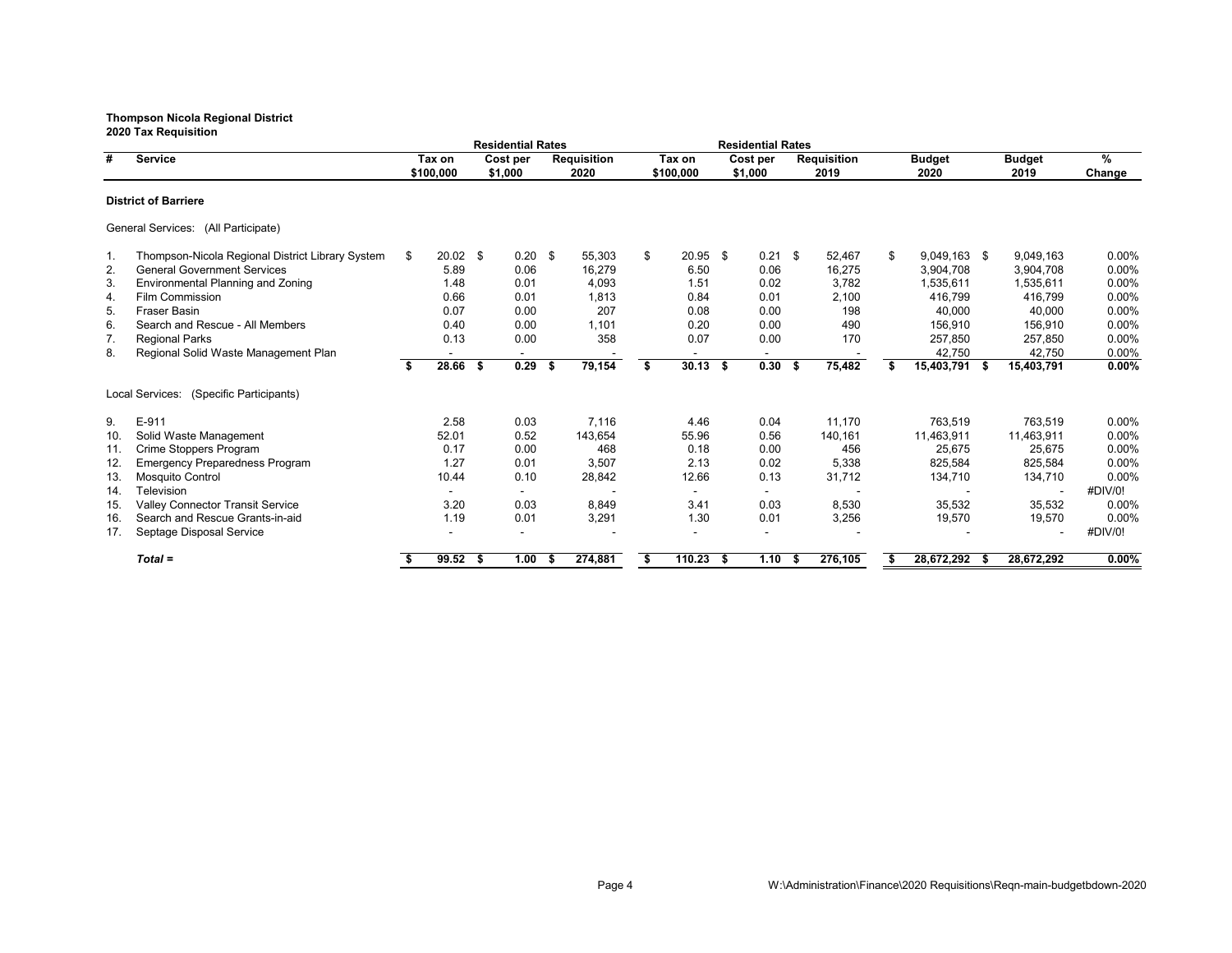|                          |                                                  |     |                     |     | <b>Residential Rates</b> |      |                            |                     |            |                     | <b>Residential Rates</b> |                     |        |                       |                |      |                       |             |
|--------------------------|--------------------------------------------------|-----|---------------------|-----|--------------------------|------|----------------------------|---------------------|------------|---------------------|--------------------------|---------------------|--------|-----------------------|----------------|------|-----------------------|-------------|
| #                        | <b>Service</b>                                   |     | Tax on<br>\$100,000 |     | Cost per<br>\$1,000      |      | <b>Requisition</b><br>2020 | Tax on<br>\$100,000 |            | Cost per<br>\$1,000 |                          | Requisition<br>2019 |        | <b>Budget</b><br>2020 |                |      | <b>Budget</b><br>2019 | %<br>Change |
| <b>Village of Lytton</b> |                                                  |     |                     |     |                          |      |                            |                     |            |                     |                          |                     |        |                       |                |      |                       |             |
|                          | General Services: (All Participate)              |     |                     |     |                          |      |                            |                     |            |                     |                          |                     |        |                       |                |      |                       |             |
| 1.                       | Thompson-Nicola Regional District Library System | \$. | $20.02$ \$          |     | 0.20                     | - \$ | 9,268                      | \$                  | $21.05$ \$ |                     | $0.21$ \$                |                     | 8,911  | \$                    | $9,049,163$ \$ |      | 9,049,163             | $0.00\%$    |
| 2.                       | <b>General Government Services</b>               |     | 5.88                |     | 0.06                     |      | 2,723                      |                     | 6.52       |                     | 0.07                     |                     | 2,759  |                       | 3,904,708      |      | 3,904,708             | $0.00\%$    |
| 3.                       | Environmental Planning and Zoning                |     | 1.48                |     | 0.01                     |      | 685                        |                     | 1.51       |                     | 0.02                     |                     | 638    |                       | 1,535,611      |      | 1,535,611             | $0.00\%$    |
| 4.                       | Film Commission                                  |     | 0.65                |     | 0.01                     |      | 303                        |                     | 0.84       |                     | 0.01                     |                     | 354    |                       | 416,799        |      | 416,799               | $0.00\%$    |
| 5.                       | <b>Fraser Basin</b>                              |     | 0.08                |     | 0.00                     |      | 35                         |                     | 0.08       |                     | 0.00                     |                     | 33     |                       | 40,000         |      | 40,000                | $0.00\%$    |
| 6.                       | Search and Rescue - All Members                  |     | 0.40                |     | 0.00                     |      | 184                        |                     | 0.20       |                     | 0.00                     |                     | 83     |                       | 156,910        |      | 156,910               | $0.00\%$    |
| 7.                       | <b>Regional Parks</b>                            |     | 0.13                |     | 0.00                     |      | 60                         |                     | 0.07       |                     | 0.00                     |                     | 29     |                       | 257,850        |      | 257,850               | 0.00%       |
| 8.                       | Regional Solid Waste Management Plan             |     |                     |     | $\overline{\phantom{a}}$ |      |                            |                     |            |                     |                          |                     |        |                       | 42,750         |      | 42.750                | 0.00%       |
|                          |                                                  | \$  | 28.64               | \$  | 0.29                     | s.   | 13,258                     | \$                  | 30.26      | Ŝ.                  | 0.30                     | - \$                | 12,807 | \$                    | 15,403,791     | - \$ | 15,403,791            | $0.00\%$    |
|                          | Local Services: (Specific Participants)          |     |                     |     |                          |      |                            |                     |            |                     |                          |                     |        |                       |                |      |                       |             |
| 9.                       | E-911                                            |     | 2.58                |     | 0.03                     |      | 1,192                      |                     | 4.46       |                     | 0.04                     |                     | 1,888  |                       | 763,519        |      | 763,519               | $0.00\%$    |
| 10.                      | Solid Waste Management                           |     | 52.01               |     | 0.52                     |      | 24,074                     |                     | 56.13      |                     | 0.56                     |                     | 23,761 |                       | 11,463,911     |      | 11,463,911            | $0.00\%$    |
| 11.                      | Crime Stoppers Program                           |     | 0.17                |     | 0.00                     |      | 78                         |                     | 0.18       |                     | 0.00                     |                     | 77     |                       | 25,675         |      | 25,675                | $0.00\%$    |
| 12.                      | Gold Country Communities Grant in aid            |     | 1.94                |     | 0.02                     |      | 899                        |                     | 2.09       |                     | 0.02                     |                     | 886    |                       | 97,999         |      | 97,999                | $0.00\%$    |
| 13.                      | Television                                       |     | 3.37                |     | 0.03                     |      | 1,561                      |                     | 3.53       |                     | 0.04                     |                     | 1,495  |                       | 8,472          |      | 8,472                 | $0.00\%$    |
| 14.                      | <b>Emergency Preparedness Program</b>            |     | 1.27                |     | 0.01                     |      | 588                        |                     | 2.13       |                     | 0.02                     |                     | 903    |                       | 825,584        |      | 825,584               | 0.00%       |
|                          | $Total =$                                        |     | 89.98               | -S. | 0.90                     | - \$ | 41,650                     |                     | 98.79      | - \$                | 0.99                     |                     | 41,817 |                       | 28,588,951     | - \$ | 28,588,951            | $0.00\%$    |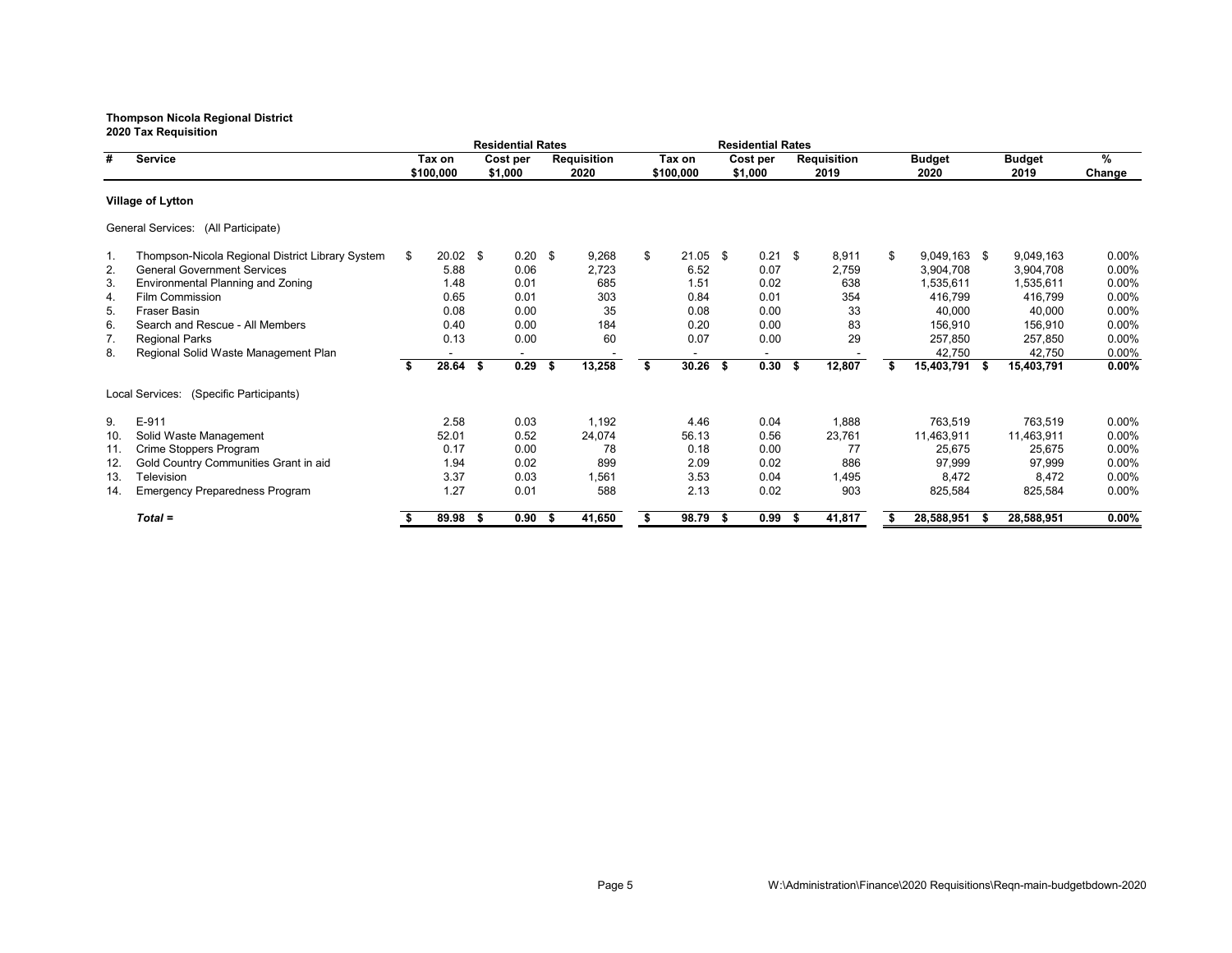**2020 Tax Requisition Residential Rates Residential Rates # Service Tax on Cost per Requisition Tax on Cost per Requisition Budget Budget % \$100,000 \$1,000 2020 \$100,000 \$1,000 2019 2020 2019 Change Village of Clinton** General Services: (All Participate) 1. Thompson-Nicola Regional District Library System \$ 20.02 \$ 0.20 \$ 18,353 \$ 20.95 \$ 0.21 \$ 20,007 \$ 9,049,163 \$ 9,049,163 0.00% 2. General Government Services 5.90 0.06 5,406 6.49 0.06 6,202 3,904,708 3,904,708 0.00% 3. Environmental Planning and Zoning 1.46 0.01 1,339 1.51 0.02 1,441 1,535,611 1,535,611 0.00% 4. Film Commission 0.66 0.01 602 0.84 0.01 800 416,799 416,799 0.00% 5. Fraser Basin 0.08 0.00 69 0.08 0.00 76 40,000 40,000 0.00% 6. Search and Rescue - All Members 0.40 0.00 366 0.20 0.00 187 156,910 156,910 0.00% 7. Regional Parks 0.03 0.00 119 0.00 65 257,850 257,850 0.00% 8. Regional Solid Waste Management Plan **-** - - - - - - - - - - - - - - 42,750 42,750 0.00%<br> **\$** 28.64 \$ 0.29 \$ 26.254 \$ 30.14 \$ 0.30 \$ 28,778 \$ 15,403,791 \$ 15,403,791 0.00% **\$ 28.64 \$ 0.29 \$ 26,254 \$ 30.14 \$ 0.30 \$ 28,778 \$ 15,403,791 \$ 15,403,791 0.00%** Local Services: (Specific Participants) 9. E-911 2.58 0.03 2,363 4.46 0.04 4,256 763,519 763,519 0.00% 10. Solid Waste Management 52.01 0.52 47,673 55.96 0.56 53,437 11,463,911 11,463,911 0.00% 11. Crime Stoppers Program 0.17 0.00 155 0.18 0.00 174 25,675 25,675 0.00% 12. Gold Country Communities Grant in aid 1.94 0.02 1,781 2.09 0.02 1,998 97,999 97,999 0.00% 13. Cemeteries 1.32 0.01 1,209 1.39 0.01 1,330 26,523 26,523 0.00% 14. Emergency Preparedness Program 1.27 0.01 1,163 2.13 0.02 2,034 825,584 825,584 0.00% *Total =* **\$ 87.93 \$ 0.88 \$ 80,598 \$ 96.35 \$ 0.96 \$ 92,007 \$ 28,607,002 \$ 28,607,002 0.00%**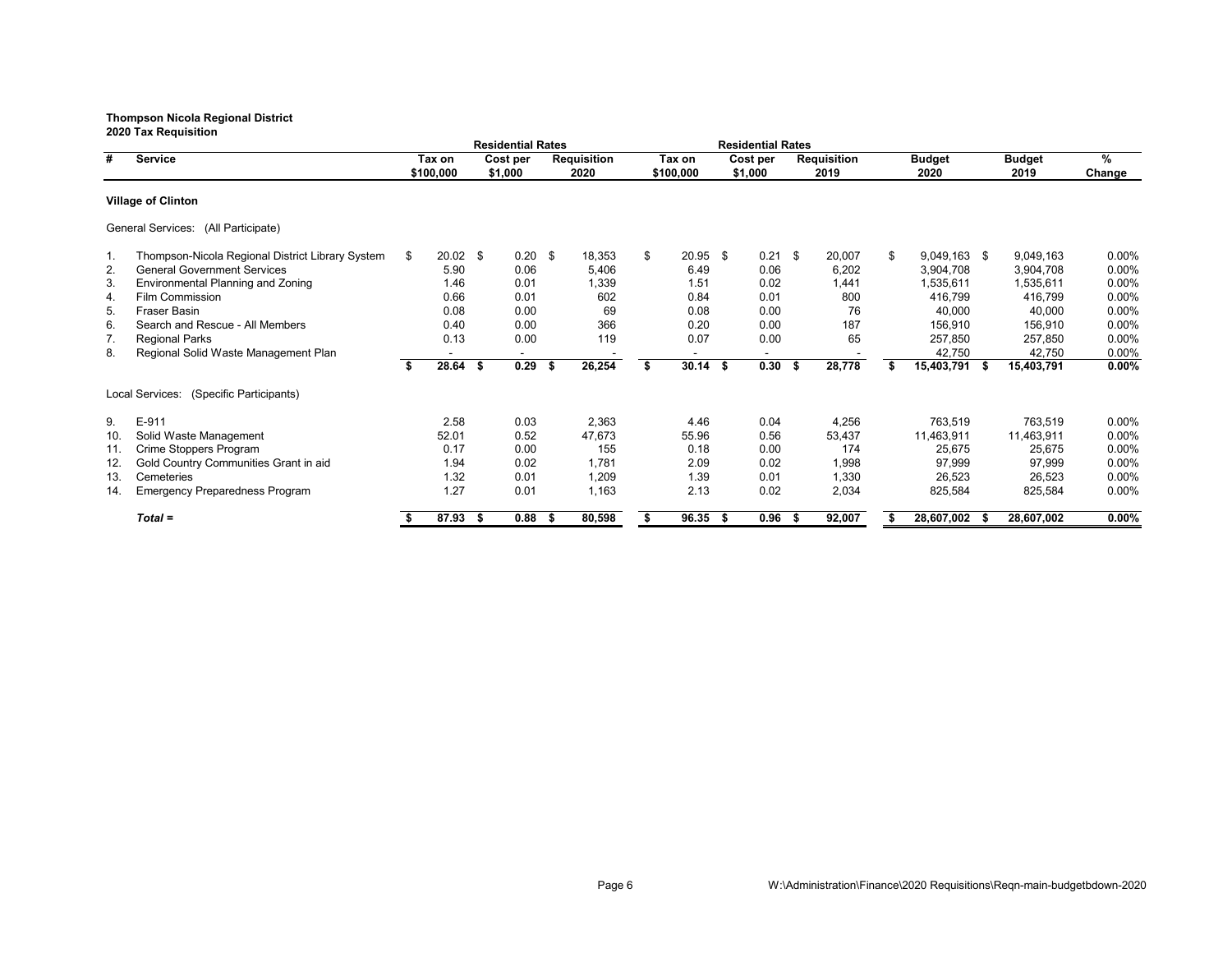**2020 Tax Requisition Residential Rates Residential Rates # Service Tax on Cost per Requisition Tax on Cost per Requisition Budget Budget % \$100,000 \$1,000 2020 \$100,000 \$1,000 2019 2020 2019 Change Village of Chase** General Services: (All Participate) 1. Thompson-Nicola Regional District Library System \$ 20.02 \$ 0.20 \$ 100,920 \$ 20.96 \$ 0.21 \$ 100,948 \$ 9,049,163 \$ 9,049,163 0.00% 2. General Government Services 5.89 0.06 29,712 6.50 0.07 31,317 3,904,708 3,904,708 0.00% 1.48 0.01 7,471 0.02 7,272 1,535,611 1,535,611 0.00% 1.48 0.01 7,471 1.51 0.02 7,272 1,535,611 1,535,611 0.00%<br>1.626 0.01 3,310 0.04 0.01 4,038 416,799 416,799 0.00% 4. Film Commission 0.66 0.01 3,310 0.84 0.01 4,038 416,799 416,799 0.00% 5. Fraser Basin 0.07 0.00 378 0.08 0.00 381 40,000 40,000 0.00% 6. Search and Rescue - All Members 0.40 0.00 2,010 0.20 0.00 943 156,910 156,910 0.00% 7. Regional Parks 0.03 0.00 654 0.00 327 257,850 257,850 0.00% 8. Regional Solid Waste Management Plan **-** - - - - - - - - - - - - - - - 42,750 42,750 0.00%<br> **\$** 28.66 \$ 0.29 \$ 144.455 \$ 30.16 \$ 0.30 \$ 145.226 \$ 15.403,791 \$ 15.403,791 0.00% **\$ 28.66 \$ 0.29 \$ 144,455 \$ 30.16 \$ 0.30 \$ 145,226 \$ 15,403,791 \$ 15,403,791 0.00%** Local Services: (Specific Participants) 8. E-911 2.58 0.03 12,987 4.46 0.04 21,474 763,519 763,519 0.00% 9. Solid Waste Management 52.01 0.52 262,149 55.97 0.56 269,548 11,463,911 11,463,911 0.00% 11. Crime Stoppers Program 0.17 0.00 853 0.18 0.00 877 25,675 25,675 0.00% 12. Mosquito Control - South 0.63 0.01 3,188 0.58 0.01 2,782 202,005 202,005 0.00% 13. Emergency Preparedness Program 1.27 0.01 6,400 2.13 0.02 10,263 825,584 825,584 0.00% 14. Cemeteries 0.41 0.00 2,045 0.42 0.00 2,045 15,210 15,210 0.00% 15. Thompson River Watershed Management 0.23 0.00 1,151 0.25 0.00 1,187 55,208 55,208 0.00% *Total =* **\$ 85.95 \$ 0.86 \$ 433,228 \$ 94.15 \$ 0.94 \$ 453,402 \$ 28,754,903 \$ 28,754,903 0.00%**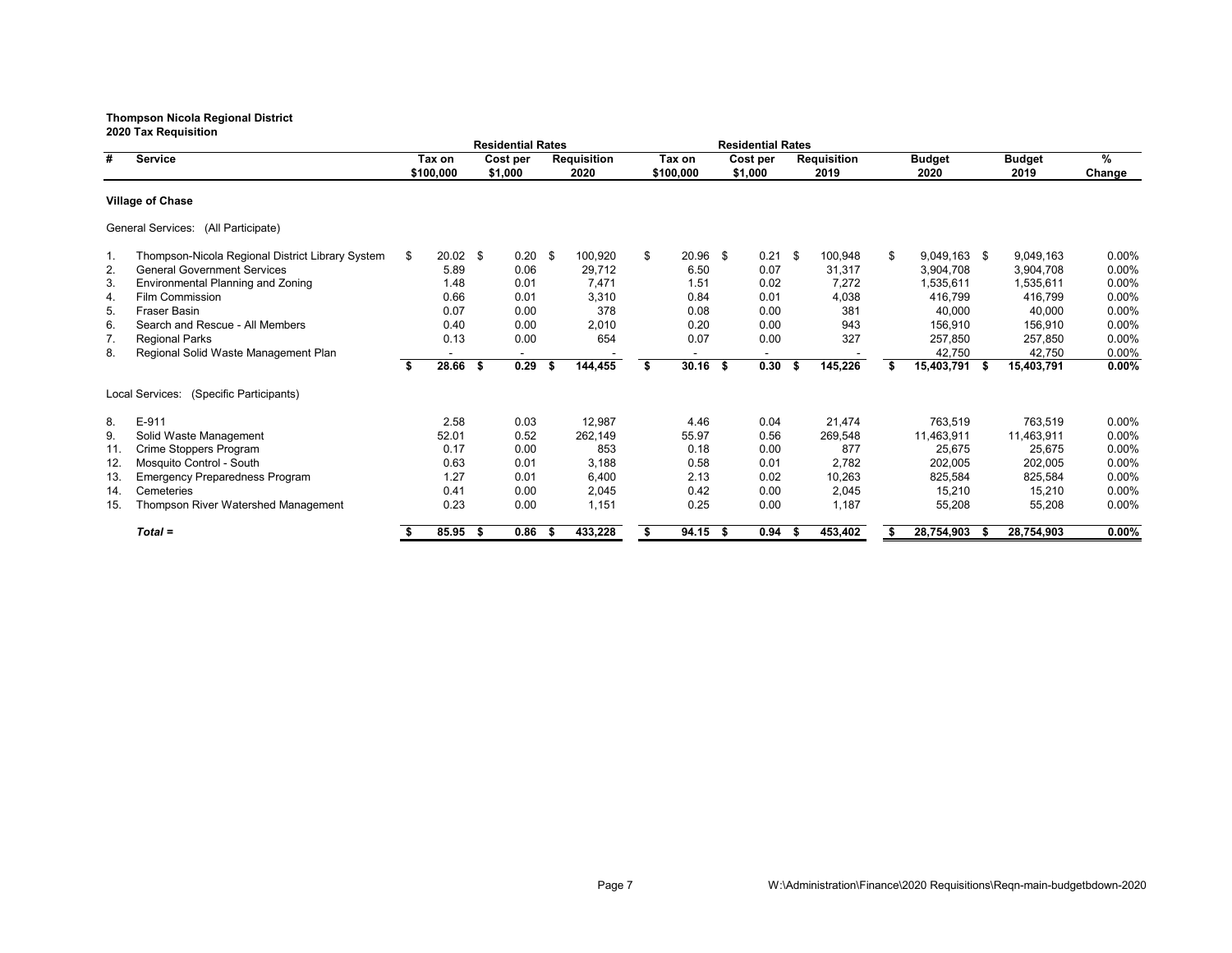**2020 Tax Requisition Residential Rates Residential Rates # Service Tax on Cost per Requisition Tax on Cost per Requisition Budget Budget % \$100,000 \$1,000 2020 \$100,000 \$1,000 2019 2020 2019 Change Village of Cache Creek** General Services: (All Participate) 1. Thompson-Nicola Regional District Library System \$ 20.02 \$ 0.20 \$ 29,998 \$ 21.04 \$ 0.21 \$ 29,983 \$ 9,049,163 \$ 9,049,163 0.00% 2. General Government Services 5.89 0.06 8,825 6.53 0.07 9,302 3,904,708 3,904,708 0.00% 3. Environmental Planning and Zoning 1.48 0.01 2,219 1.51 0.02 2,151 1,535,611 1,535,611 0.00% 4. Film Commission 0.66 0.01 983 0.84 0.01 1,195 416,799 416,799 0.00% 5. Fraser Basin 0.07 0.00 112 0.08 0.00 113 40,000 40,000 0.00% 6. Search and Rescue - All Members 0.40 0.00 597 0.20 0.00 279 156,910 156,910 0.00% 7. Regional Parks 0.03 0.00 194 0.07 0.00 97 257,850 257,850 0.00% 8. Regional Solid Waste Management Plan **-** - - - - - - - - - - - - - - - 42,750 42,750 0.00%<br> **\$** 28.65 \$ 0.29 \$ 42,928 \$ 30.26 \$ 0.30 \$ 43,120 \$ 15,403,791 \$ 15,403,791 0.00% **\$ 28.65 \$ 0.29 \$ 42,928 \$ 30.26 \$ 0.30 \$ 43,120 \$ 15,403,791 \$ 15,403,791 0.00%** Local Services: (Specific Participants) 8. E-911 2.58 0.03 3,860 4.46 0.04 6,357 763,519 763,519 0.00% 9. Solid Waste Management 52.01 0.52 77,923 56.26 0.56 80,180 11,463,911 11,463,911 0.00% 11. Emergency Preparedness Program 1.27 0.01 1,902 2.13 0.02 3,038 825,584 825,584 0.00% 12. Gold Country Communities Grant in aid 1.94 0.02 2,910 2.09 0.02 2,983 97,999 97,999 0.00% 13. Crime Stoppers Program *Total =* **\$ 86.62 \$ 0.87 \$ 129,777 \$ 95.39 \$ 0.95 \$ 135,938 \$ 28,580,479 \$ 28,580,479 0.00%**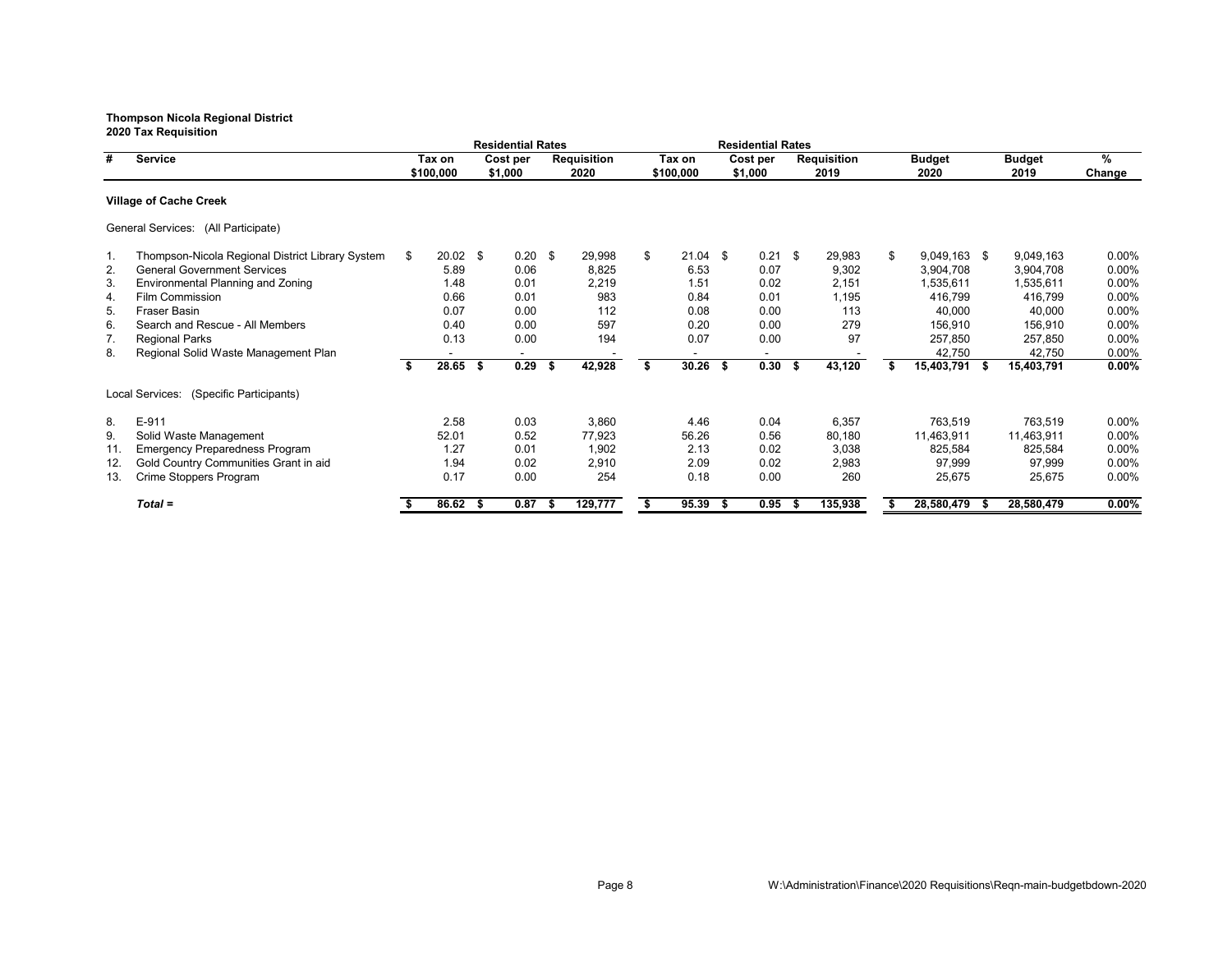**2020 Tax Requisition Residential Rates Residential Rates # Service Tax on Cost per Requisition Tax on Cost per Requisition Budget Budget % \$100,000 \$1,000 2020 \$100,000 \$1,000 2019 2020 2019 Change Village of Ashcroft** General Services: (All Participate) 1. Thompson-Nicola Regional District Library System \$ 20.02 \$ 0.20 48,076 \$ 20.98 \$ 0.21 \$ 44,679 \$ 9,049,163 \$ 9,049,163 0.00% 2. General Government Services 5.89 0.06 14,149 6.51 0.07 13,868 3,904,708 3,904,708 0.00% 3. Environmental Planning and Zoning 1.48 0.01 3,558 1.51 0.02 3,217 1,535,611 1,535,611 0.00% 4. Film Commission 0.66 0.01 1,576 0.84 0.01 1,787 416,799 416,799 0.00% 5. Fraser Basin 0.07 0.00 180 0.08 0.00 169 40,000 40,000 0.00% 6. Search and Rescue - All Members 0.40 0.00 957 0.20 0.00 417 156,910 156,910 0.00% 7. Regional Parks 0.03 0.00 312 0.00 145 257,850 257,850 0.00% 8. Regional Solid Waste Management Plan **-** - - - - - - - - - - - - - - - 42,750 42,750 0.00%<br> **\$** 28.66 \$ 0.29 \$ 68.808 \$ 30.18 \$ 0.30 \$ 64.282 \$ 15.403,791 \$ 15.403,791 0.00% **\$ 28.66 \$ 0.29 \$ 68,808 \$ 30.18 \$ 0.30 \$ 64,282 \$ 15,403,791 \$ 15,403,791 0.00%** Local Services: (Specific Participants) 9. E-911 2.58 0.03 6,188 4.46 0.04 9,495 763,519 763,519 0.00% 10. Solid Waste Management 52.01 0.52 124,882 55.96 0.56 119,184 11,463,911 11,463,911 0.00% 11. Emergency Preparedness Program 1.27 0.01 3,049 2.13 0.02 4,538 825,584 825,584 0.00% 12. Gold Country Communities Grant in aid 1.94 0.02 4,664 2.09 0.02 4,458 97,999 97,999 0.00% 13. Crime Stoppers Program 0.17 0.00 407 0.18 0.00 388 25,675 25,675 0.00% 14. Thompson River Watershed Management 0.23 0.00 548 0.25 0.00 524 55,208 55,208 0.00% *Total =* **\$ 86.85 \$ 0.87 \$ 208,546 \$ 95.26 \$ 0.95 \$ 202,869 \$ 28,635,687 \$ 28,635,687 0.00%**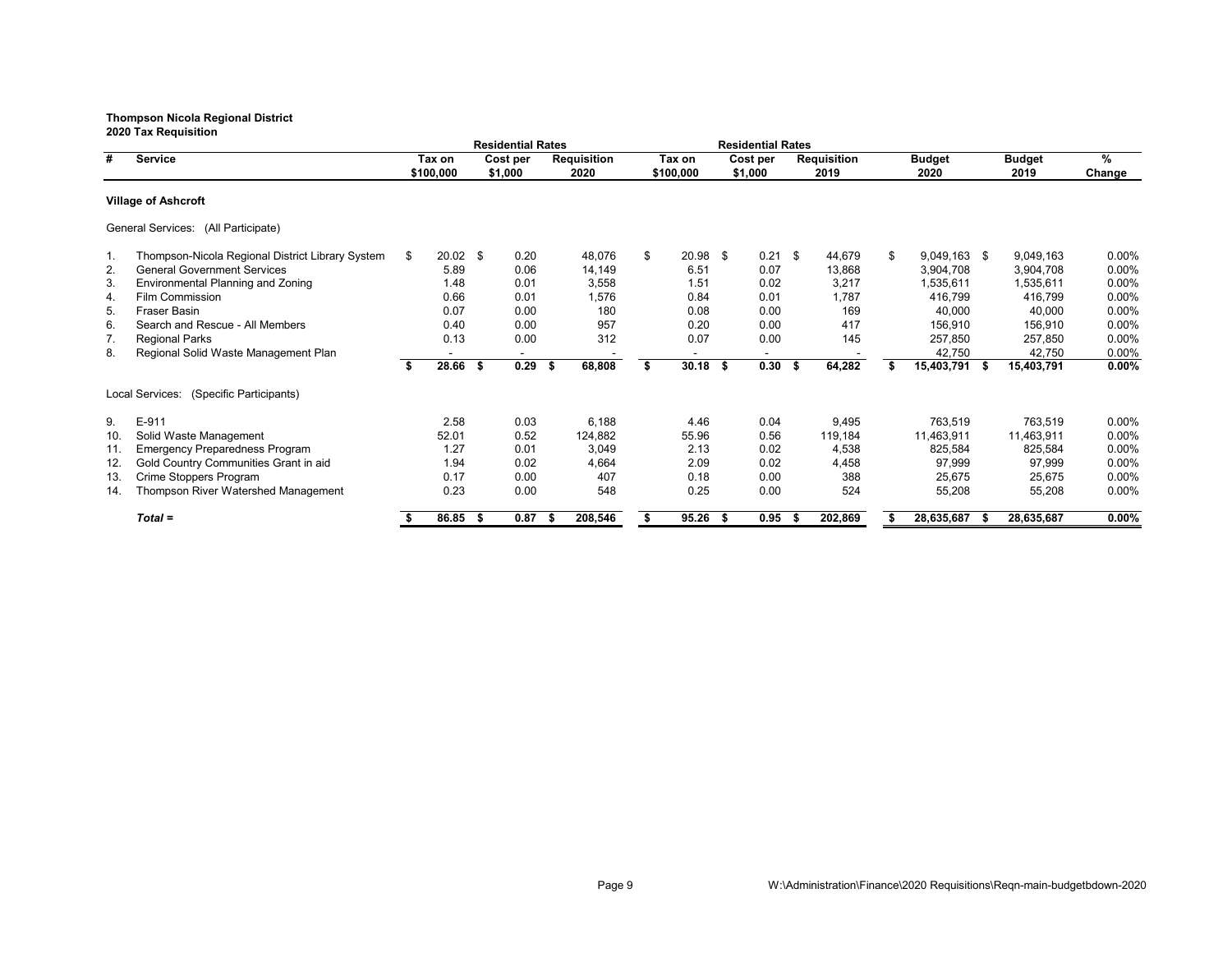**2020 Tax Requisition Residential Rates Residential Rates # Service Tax on Cost per Requisition Tax on Cost per Requisition Budget Budget % \$100,000 \$1,000 2020 \$100,000 \$1,000 2019 2020 2019 Change Sun Peaks Mountain Resort Municipality** General Services: (All Participate) 1. Thompson-Nicola Regional District Library System \$ 20.02 \$ 0.20 \$ 200,097 \$ 20.98 \$ 0.21 \$ 183,046 \$ 9,049,163 \$ 9,049,163 0.00% 2. General Government Services 5.90 0.06 58,932 6.51 0.07 56,767 3,904,708 3,904,708 0.00% 3. Environmental Planning and Zoning 1.48 0.01 14,819 1.51 0.02 13,177 1,535,611 1,535,611 0.00% 4. Film Commission 0.66 0.01 6,565 0.84 0.01 7,317 416,799 416,799 0.00% 5. Fraser Basin 0.07 0.00 749 0.08 0.00 691 40,000 40,000 0.00% 6. Search and Rescue - All Members 0.40 0.00 3,986 0.20 0.00 1,708 156,910 156,910 0.00% 7. Regional Parks 0.03 0.00 1,298 0.00 593 257,850 257,850 0.00% 8. Regional Solid Waste Management Plan **-** - - - - - - - - - - - - - - - - 42,750 42,750 0.00%<br> **\$** 28.66 \$ 0.29 \$ 286.446 \$ 30.17 \$ 0.30 \$ 263,299 \$ 15,403,791 \$ 15,403,791 0.00% **\$ 28.66 \$ 0.29 \$ 286,446 \$ 30.17 \$ 0.30 \$ 263,299 \$ 15,403,791 \$ 15,403,791 0.00%** Local Services: (Specific Participants) 9. E-911 2.58 0.03 25,753 4.46 0.04 38,904 763,519 763,519 0.00% 10. Solid Waste Management 52.01 0.52 519,771 56.01 0.56 488,737 11,463,911 11,463,911 0.00% 11. Mosquito Control - South 0.63 0.01 6,321 0.58 0.01 5,041 202,005 202,005 0.00% 12. Crime Stoppers Program 0.17 0.00 1,692 0.18 0.00 1,589 25,675 25,675 0.00% *Total =* **\$ 84.05 \$ 0.84 \$ 839,983 \$ 91.40 \$ 0.91 \$ 797,570 \$ 27,858,901 \$ 27,858,901 0.00%**